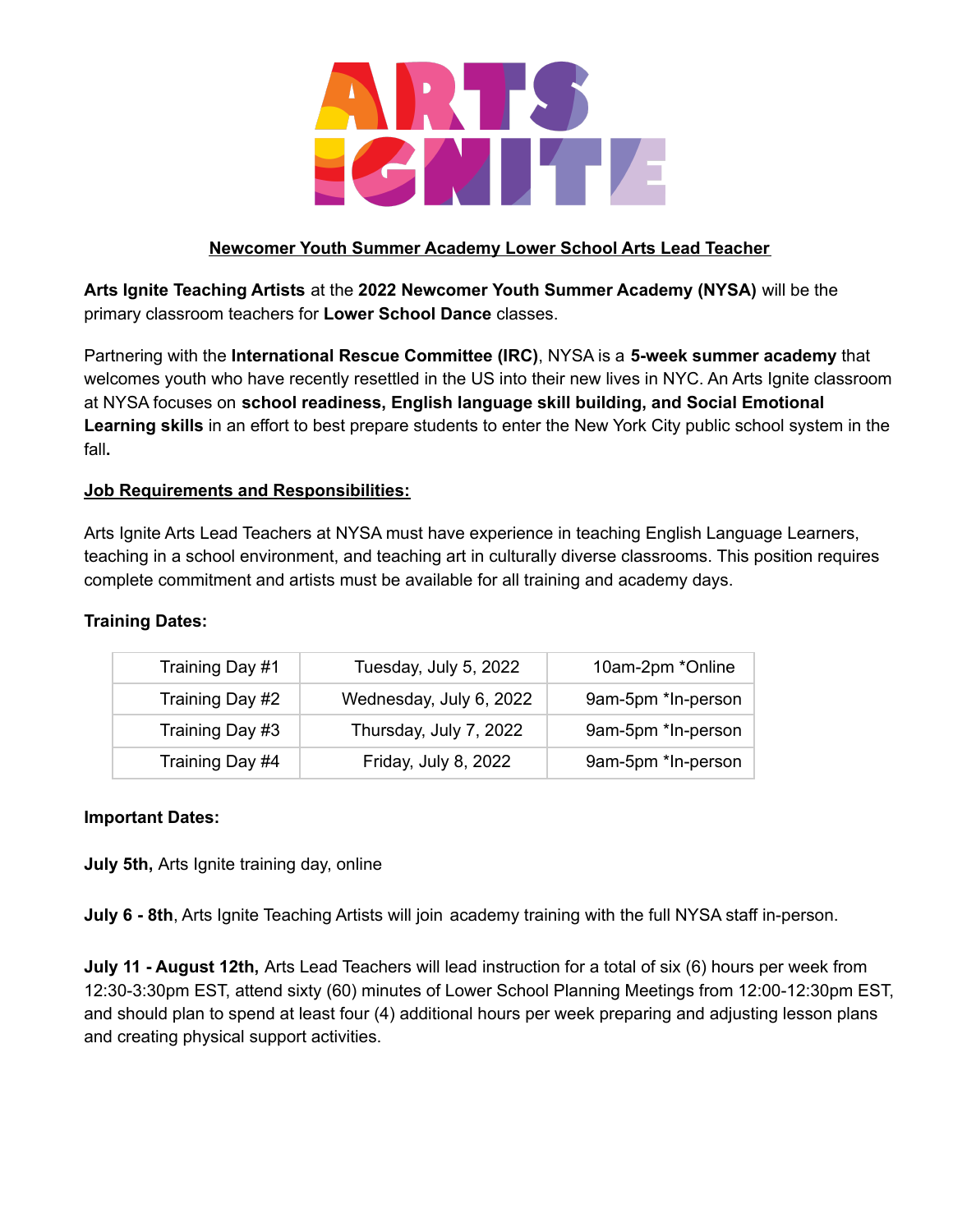| Lower School Weekly Teaching Schedule: |                            |         |                                         |          |                                 |  |  |
|----------------------------------------|----------------------------|---------|-----------------------------------------|----------|---------------------------------|--|--|
| <b>Lower School Dance</b>              |                            |         |                                         |          |                                 |  |  |
|                                        | Monday                     | Tuesday | Wednesday                               | Thursday | Friday                          |  |  |
| 12:00-12:30pm                          | Planning<br><b>Meeting</b> |         | [12:00-1:00] Planning<br><b>Meeting</b> |          |                                 |  |  |
| lPeriod 4<br>[12:35pm-1:25pm] LS2      |                            |         | $[1:05$ pm-1:50pm] LS2                  |          |                                 |  |  |
| lPeriod 5<br>$[1:30$ pm-2:20pm]        | LS3                        |         | $[1:55$ pm-2:40pm] LS3                  |          | <b>FIELD TRIP</b><br>(Optional) |  |  |
| lPeriod 6<br>$[2:25pm-3:20pm]$         | ILS1                       |         | $[2:45$ pm-3:30pm $]$ LS1               |          |                                 |  |  |
| Dismissal [3:20pm]<br>- 3:30]          | <b>Final Huddle</b>        |         | [3:30pm] Final Huddle                   |          |                                 |  |  |

Class size is approximately 20-25 students.

**Tuesday, July 19th and August 9th,** all Arts Ignite NYSA staff members will be required to participate in virtual team development meetings from 10:00am – 12:00pm.

**Friday, July 29th**, all Arts Ignite NYSA staff members are requested to be available for participation for our Arts Olympics on Governors Island

**Friday, August 12th**, all Arts Ignite NYSA staff members are required to be available for participation in graduation

*Note:* This summer, Arts Ignite Teaching Artists are invited to participate in optional full academy community in-person field trip days held on Fridays, including an outdoor graduation park party on Friday, August 12th. More details and COVID-19 safety guidelines for in-person events are forthcoming.

# **Lead Teacher Core Responsibilities Include:**

• Curriculum building and lesson planning for weekly classes.

• Planning and teaching age-appropriate and culturally relevant lessons that focus on English Language skill building, school readiness, and the development of soft skills.